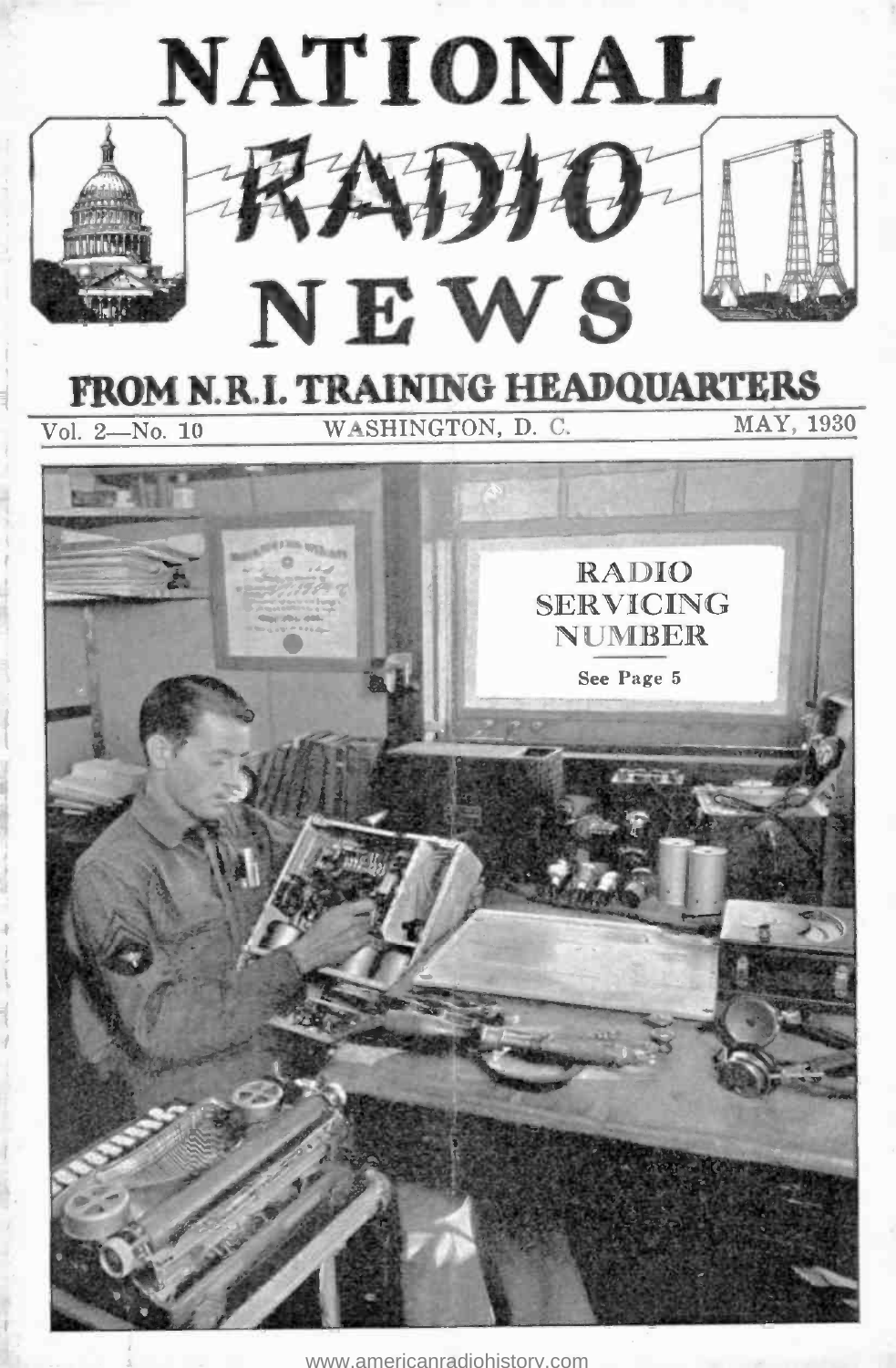

J. E. SMITH

#### **Service Profits**

months Mr. American Set-Owner will pay in aviation should use more Radio trained<br>in the neighborhood of \$240,000,000 to men than are now engaged in Radio<br>service men to keep his radio receivers in tip-top shape.<br>Consider t

money as we have a month of the rich Mississippi Valley States known as the Louisiana purchase! That's thirty-three times as much money as was paid Russia Recently engineers in the General for that rich northern empire ---Yet American Radio fans will pay that much out in one year for service and re- pair work!

country bring us good news every month<br>of big service profits.

who are going to know how to get a big scare of America's service profits! We all know what it takes now -let's work together. Keep your lesson papers com- ing in!

#### Right Ahead

equipped with Radio apparatus and per- mits have been granted to 44 airports

There's a flood of gold pouring into merce. This is merely another indication the pockets of Radio service men! There of the increasingly important connection hasn't been anything quite like it before. between Radio and av for Radio transmitters during the last year reports the Department of Comof the increasingly important connection between Radio and aviation. In another <sup>10</sup>years this specialized field of Radio in aviation should use more Radio trained broadcasting itself!

#### Radio Facsimile Transmission

Who are pocketing the servicing after it came off the press on the Pacific<br>profits? N. R. I. men are getting a good<br>big slice of them. Hundreds of letters for that a full-size newspaper page was<br>from N. R. I. men in every of light and here is a great big blunt fact that<br>should interest every N. R. I. man. In the value of the should interest every N. R. I. man. In the vast connectically every case the men who are the vast connectical possibi sort of thing shows conclusively that we<br>More than 100 airplanes have been are just now scratching the surface of Recentric Radio Laboratories at Sche-<br>nectady read a full page reproduction of<br>a San Francisco paper within three hours coast! That was the first time in history that a full-size newspaper page was markable event that was! Words can't influence it will have upon the future. dio facsimile transmission will be ex-<br>ploited. Can you realize what a tremendous field it will open for the Radio<br>trained man? Look ahead a few years.<br>The important news events and pictures<br>will be flashed to newspapers throughout<br>the country. Copies of contracts and<br>other important commercial other important commercial transactions<br>will be made and flashed through the air by Radio from bank to bank and business house to business house. Scores of other suggest themselves. Imagine the im-<br>mense amount of Radio equipment and<br>the large number of Radio-trained men<br>needed to handle all this work. This sort of thing shows conclusively that we are just now scratching the surface of Radio's vast possibilities. The future of the trained man is rosy indeed!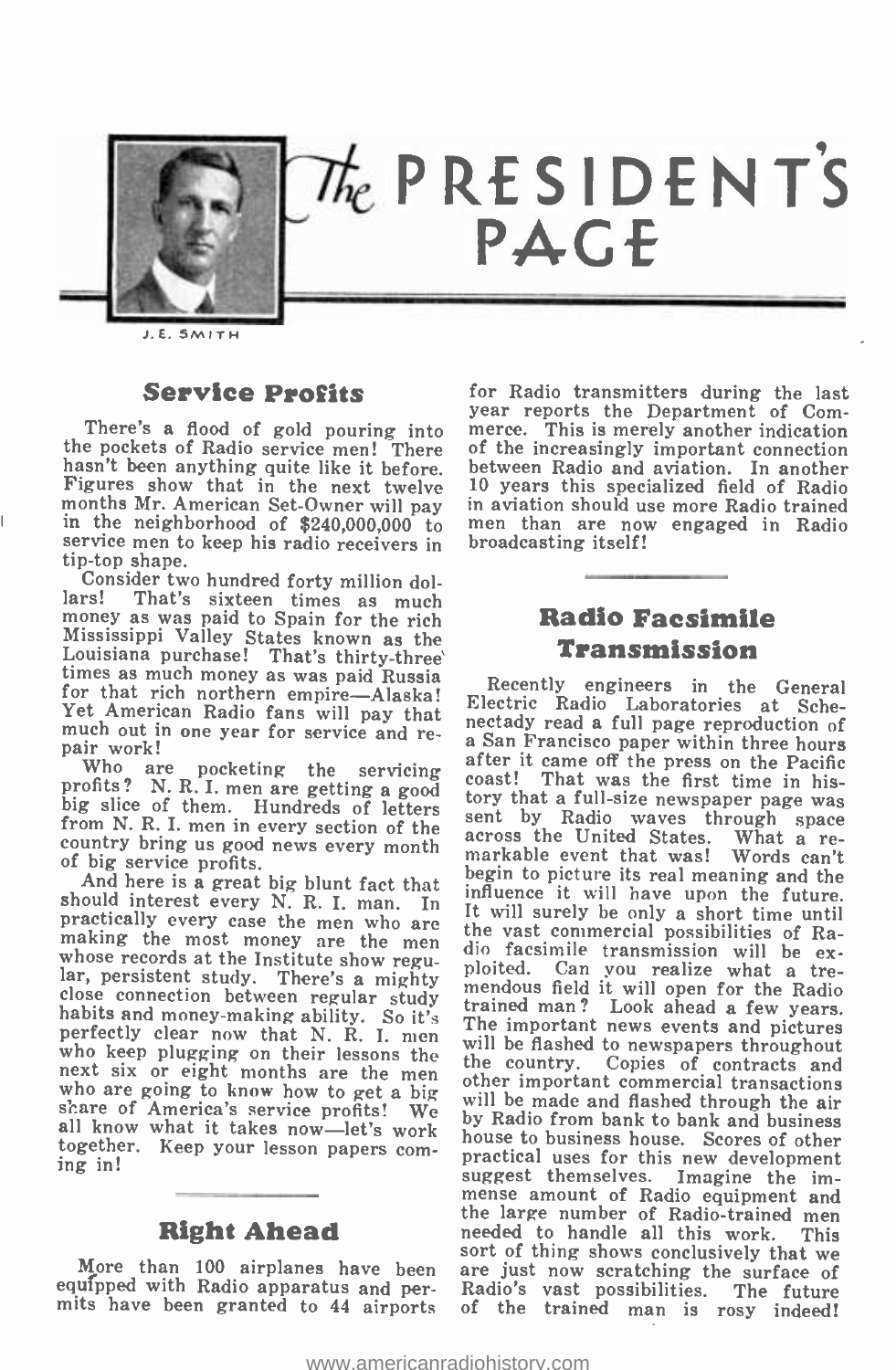# SIX BIG POINTS The

#### **By Hal Johns**

What makes a good service man? Or, rather, what makes a service man good? Lately, I've been sizing up several of them, picking out their good points and shortcomings and analyzing them. Other set owners with whom I have talked agree with me that the successful Radio service man has the good points I'll men-<br>tion in this article.<br>First there is the requirement of ex-

First there is the requirement of ex-<br>pert knowledge. No man has a right to cretain you can do it. Promises should be carried<br>come into my home to repair my set un-<br>less he knows Radio. A man who does<br>as the knows Radio. not know Radio and yet who holds himself out as a Radio repair man is a hotter point I watch in the service man is his<br>self out as a Radio repair man is a sance of fair play or business ethics. There are fraud and will soon be found out. He  $\frac{3}{12}$  reached the symbological particle of substituting<br>has no business tinkering with expensive a set of new tubes for the perfectly good ones

has no business tinkering with expensive<br>Radio sets. By expert Radio sets. By expert knowledge I mean the practical knowledge of Radio com- bined with a thorough underbined with a thorough under-<br>standing of Radio theory—in Free pressled as<br>short, the service man must. Quainees like utility short, the service man must know the "whys and wherefores" of every operation he<br>performs. There's just about Counter performs. There's just about Counted<br>as much reason in turning patroon as much reason in turning<br>my Radio set over to a

would be service man with no<br>training or background in Radio as there would be in asking the dishwasher to does no<br>overhaul the family car. overhaul the family car.<br>The next point I consider is the serv-

The next point I consider is the serv-<br>ice man's attitude. I expect him to be Then, there is the matter of courtesy. It's a businesslike. While his visit may be  $\frac{1}{100}$  high at the end of the year! The base-<br>cordial and friendly, he doesn't come as gaze man or the jantor may set by with his una guest but as a skilled technician and I couth, rough way of doing this stands<br>expect him to conduct himself as such.<br>an an entirely different plane. Courtesy doesn't expect him to conduct himself as such. A straightforward businesslike attitude cost anything. A person should never be in too impresses those whom he serves. It wins big a hurry or feel too important to be courteous impresses those whom he serves. It wins big a hurry or feel too important to be courtedus confidence and makes the owner feel that  $\frac{1}{10}$  in his approach and in ins weaklike the people re-<br>his property is in the hands of one who spond quickly and like to deal with a man who his property is in the hands of one who we will be all the to deal with<br>knows his business and is accustomed to is courteous, friendly and tolerant. knows his business and is accustomed to is courteous, friendly and tolerant.<br>dealing with such in a businesslike man-<br>Neatness in appearance and in doing the job is dealing with such in a businesslike man-<br>ner. While Radio is as fascinating as play it is a business proposition when the service man enters a home to repair or service a set, and the successful man so regards it.

Then, there is the matter of dependability. This quality can be easily acquired yet few have<br>it. By dependability I mean that practical, com-<br> $\frac{1}{2}$  bis trouses. At least that  $\frac{1}{2}$  as the high size him up. the By dependability I mean that practical, com-<br>
mon sense way of doing things that inspires con-<br>
mon sense way of doing things that inspires con-<br>
fidence in the customer and lets him understand<br>
that he can count on yo thing irks a Radio fan it is to sit around an en-<br>tire evening waiting for the service man who go<br>promises to be on the job "in just a few minutes." If You are busy and can't come right away he will appreciate knowing It. If You must take the set

![](_page_2_Picture_10.jpeg)

to your home or shop to repair it don't promise to out. Loose talk and poor performance have<br>spoiled the success of many a service man because the public soon learned that he couldn't be-

The sense of fair play or business ethics. There are<br>ensive a set of new tubes for the perfective good ones<br>in the set and then use the ones<br>taken out for another job at a pro-<br>Here They Are fit. Thanks to the new type of

fit. Thanks to the new type of Radio service man that trick is fast<br>disappearing. The set owner gets on to that sort of thing sooner or later<br>and he naturally calls in a new man the next time he needs service. If a set needs tubes or new parts, sell them, but don't unload a lot of extras Just to make a profit. Fair play pays bigger profits in the long run.

<sup>A</sup>service man should charge what his work is worth. Give the cus-<br>tomer a square deal. Playing square, however.

does not mean under -estimating the value of your time or charging less than the Job is actually It is just as unbusinesslike to charge less than the work is worth than it is to overcharge.

Then. there is the matter of courtesy. It's a<br>Then. there is the matter of courtesy. It's a<br>little point, you might say. It shows up in the<br>profits though at the end of the year! The baggage man or the Janitor may get by with his couth, rough way of doing things, but the Radio<br>service man going into the best of homes stands cost anything. A person should never be in too owner. You've found, no doubt, that people re-

While Radio is as fascinating as another factor. You wouldn't think of some model another factor. You wouldn't think of going into grease on your clothes. and yet. I've seen some "would -be service men" Just about that careless. Of course, one can go to the other extreme. The "dude" or the "fop" won't get far either-he's afraid to get right down to work on the set lest he ruffle his foxy bow tie or spoil the crease in his trousers. At least that's the way the set

owner might size him up.<br>If I were a service man I'd check over all these<br>points. I'd analyze myself fairly and squarely points. I and see just where my weak points were. I'd put<br>a lot of thought on how I could improve my methods of meeting the public and establishing a good reputation. The successful Radio man is successful because he measures up to these qualifications. Now. how do You rank, and what are You going to do to climb higher?

![](_page_2_Picture_19.jpeg)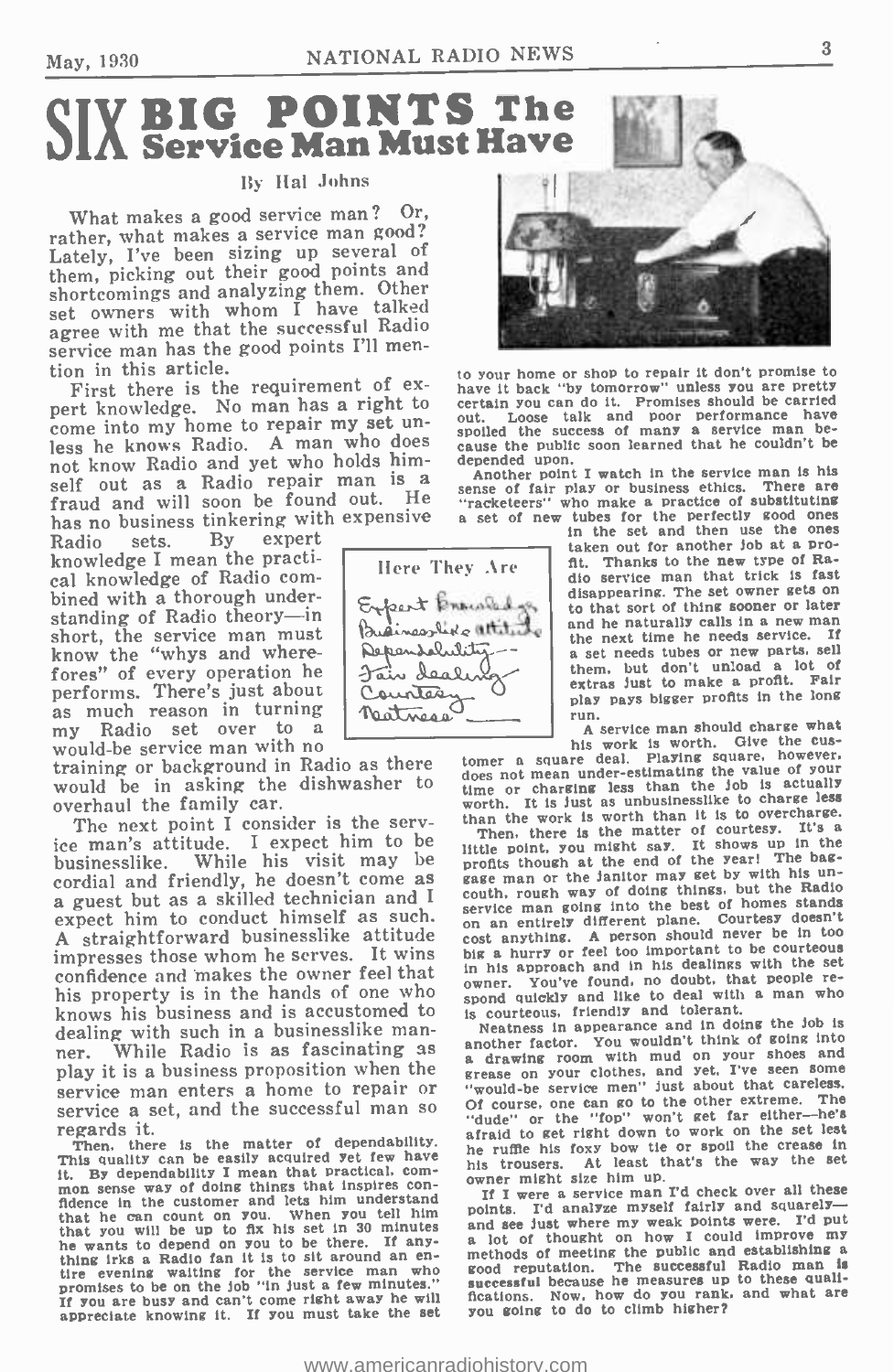## RADIO'S ONWARD MARCH SHOWN

Radio made new high records in 1929. Here are the complete and final figures as gathered by that prominent Radio Trade magazine-Radio Retailing.

|                                                                                               |                   | 1929 Radio Sales, at Retail Prices |                                                                       |                                         |
|-----------------------------------------------------------------------------------------------|-------------------|------------------------------------|-----------------------------------------------------------------------|-----------------------------------------|
| Item                                                                                          | Units and Dollars |                                    | Item                                                                  | Dollars                                 |
| Radio Sets, factory-<br>built (89% include<br>consoles and built-<br>in reproducers)          | 4,200,000         | \$525,000,000                      | Storage(A) Bat<br>teries, Chargers<br>and Socket<br>Power Units       | \$14,350,000                            |
| Radio-Phonographs                                                                             |                   |                                    | Other Accessories                                                     | 9,600,000                               |
| (Combinations).                                                                               | 238,000           | 67.068.000                         | Parts (Direct to<br>$Consumer)$                                       | 7,500,000                               |
| Tubes, all types                                                                              | 69,000,000        | 172,500,000                        | Totals                                                                |                                         |
| Reproducers<br>$E_{\rm X}$<br>clusive of $3,689$ .<br>000 sold with sets<br>and combinations) | 800,000           | 16,000,000                         | Sets, plus Com-<br>binations $\ldots$<br>Parts $\dots$<br>Accessories | 592,068,000<br>7,500,000<br>242,980,000 |
| B-C (Dry) Batteries                                                                           | .                 | 30,530,000                         | Total<br>Sales for<br>1929<br>.                                       | \$842,548,000                           |

# 1930 TO BE BIG YEAR

The biggest 1930 months for Radio are still ahead. Radio Re-

![](_page_3_Figure_7.jpeg)

tailing estimates that in January, 1930, there were 16,000,000 prospects for Radio sets, and that 4,500,000 new sets will be sold this year. That means good commissions in addition to the service profits on the nearly 12,000,000 old sets now in use. Here's a chart on the Radio situation today! Study it over-see for yourself the big oppor-<br>tunities ahead.  $\frac{A}{A}$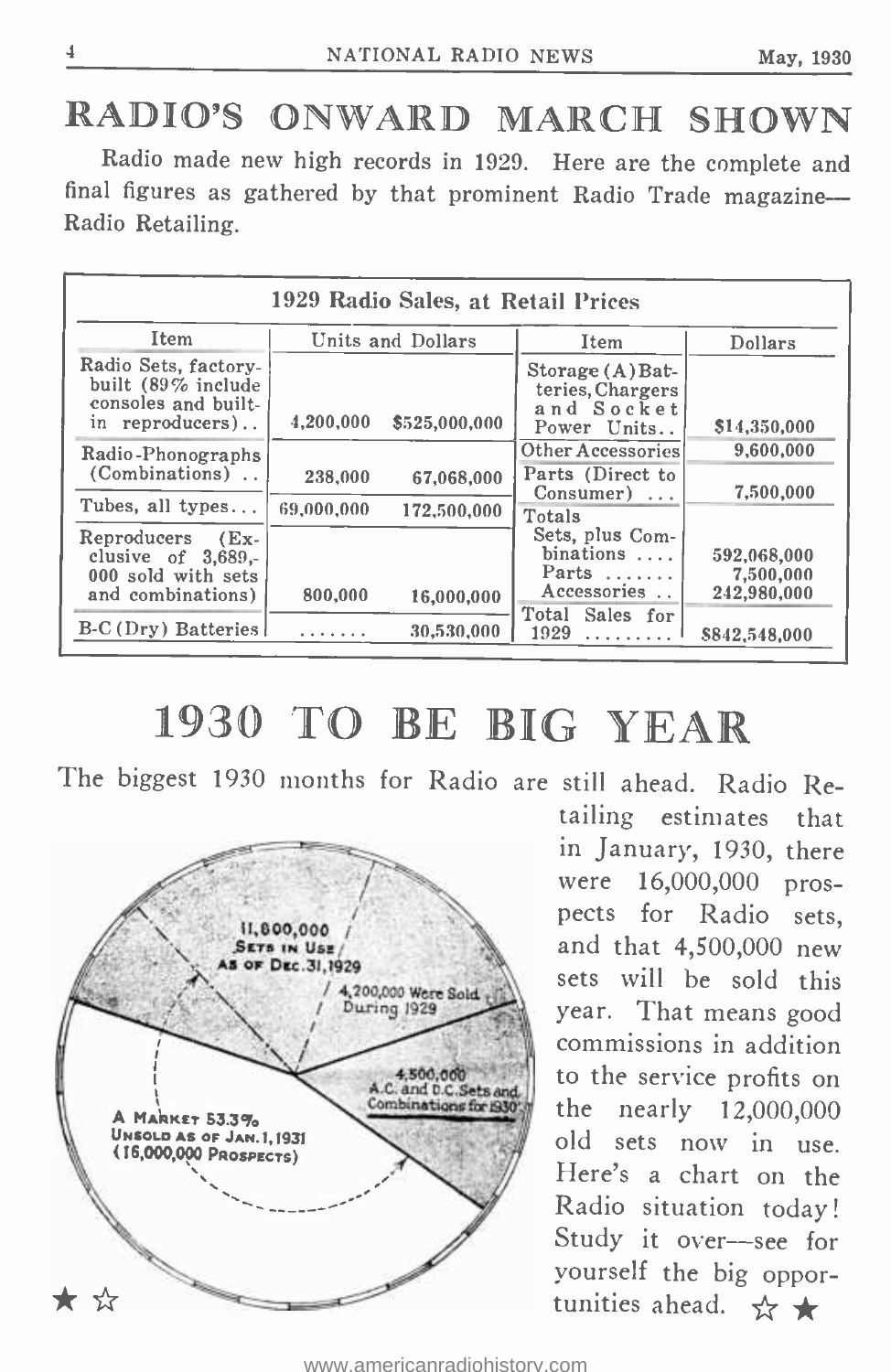# National Radio News

N. R. I. students and graduates, by the

NATIONAL RADIO INSTITUTE 16th and U Streets, N. W. Washington, D. C.

J. E. SMITH, Publisher. E. R. HAAS, Editor. Copyright, 1930.

NATIONAL RADIO INSTITUTE

Washington, D. C. May, 1930

![](_page_4_Picture_9.jpeg)

A FAMOUS man, when asked the secret of his success, once said. "When others slowed up <sup>I</sup>worked all the harder. We all have about the same amount of brains, so while we were all about the same progress. But, when some of the

or two or took the summer off I stuck to my studies and put in a few extra hard licks for good measure." I've thought a lot about that man since. The very thing that has won high positions for him has<br>speaking the state wishes with the product success him continue<br>success in Radio.—Editor. spelled success for others. It's that extra effort—the "plus" that marks the difference between a commonplace exis tence and real success.

Or, the well drillers' story shows how this works. Two oil prospectors started wells right next to each other on their all of claims. One drilled 3840 feet, found no main<br>oil, gave up the job a failure. The other replacement oil, gave up the job a failure. The other<br>drilled 3856--16 feet deeper-and brought in a 10,000 barrel gusher. That extra effort-that extra 16 feet spelled the difference between a down-and-out failure<br>and a big success. That principle is enacted over and over through life. Suc-<br>cess lies just around the next corner-<br>tomorrow next month. But is smiles tomorrow, next month. But is smiles competition is negligible. There is no only upon those who put in that extra iostling. In fact, to travel in it is lonely. only upon those who put in that extra effort to reach it.

Now what does this mean to you as an N. R. I.

man?<br>It's this way—the "play boys" have a habit of loafing during the spring and summer months. They have the idea they can slow up with their lessons for a while and then get back on the same<br>footing in the fall with the men who have studied<br>regularly through the summer. Well, it simply regularly through the summer. can't be done! The man who digs right through his lessons the next four months will be head and shoulders above the "play boys" when the profits show the "played up at the end of the year. I want to see N. R. I. men succeed. I want to see you get the biggest opportunities in Radio. Now, if deep down in your heart you want success too, you will prove it by sending in at least a lesson every week during the next four months!<br> $E. R. HAAAS$ .

Vice President & Director.

### THE COVER

On the cover of this month's National Radio News we show you Graduate Claude Allday at work at his Radio servicing bench. Mr. All-<br>day recently wrote: "While engaged in the study of your course I cleared around \$640 doing spare-<br>time work on Radio receivers. That<br>sum alone has many times paid for the course. I want to say right here that I would not take \$10,000 in cold cash for the training in Radio that I have received from the N. R. I.

so while we were  $\frac{du}{dx}$  big step on the road to success<br>working we made just  $\frac{du}{dx}$  when he annells with the National "And I'll add—that if any young<br>man wishes to take up the study of Radio and if he wants the best<br>course in the world, he will take a when he enrolls with the National Radio Institute."

#### CLAUDE ALLDAY,

Maxwell Field, Montgomery, Ala.

We appreciate the good things Claude<br>
Allday says about N. R. I. training. His<br>
own experience proves that he has made the most of his opportunities, and the News wishes him continued and unlimited

International Resistance Company, manufacturers of Durham Metallized Resistors, have pre-<br>pared a "resistor replacement guide" giving the<br>values and types of resistors used in practically<br>next parameters all of the radio sets produced during 1927-'28-'29, indicating in their guide the values of resistance unit. power rating and type of unit to be used in replacement work. Copies of this guide may be obtained upon application to the Service Department. International Resistance Company, Philadelphia, Pa.

It is when a man stops studying that he ceases to grow.

"The path to success is wide open. The competition is negligible. There is no<br>jostling. In fact, to travel in it is lonely."<br>-Edward Bok.

#### NOTICE

Have you moved lately? Be sure to keep us posted on your new address. We want you to have each copy of the News on time. Back numbers are seldom available.<br>Editor.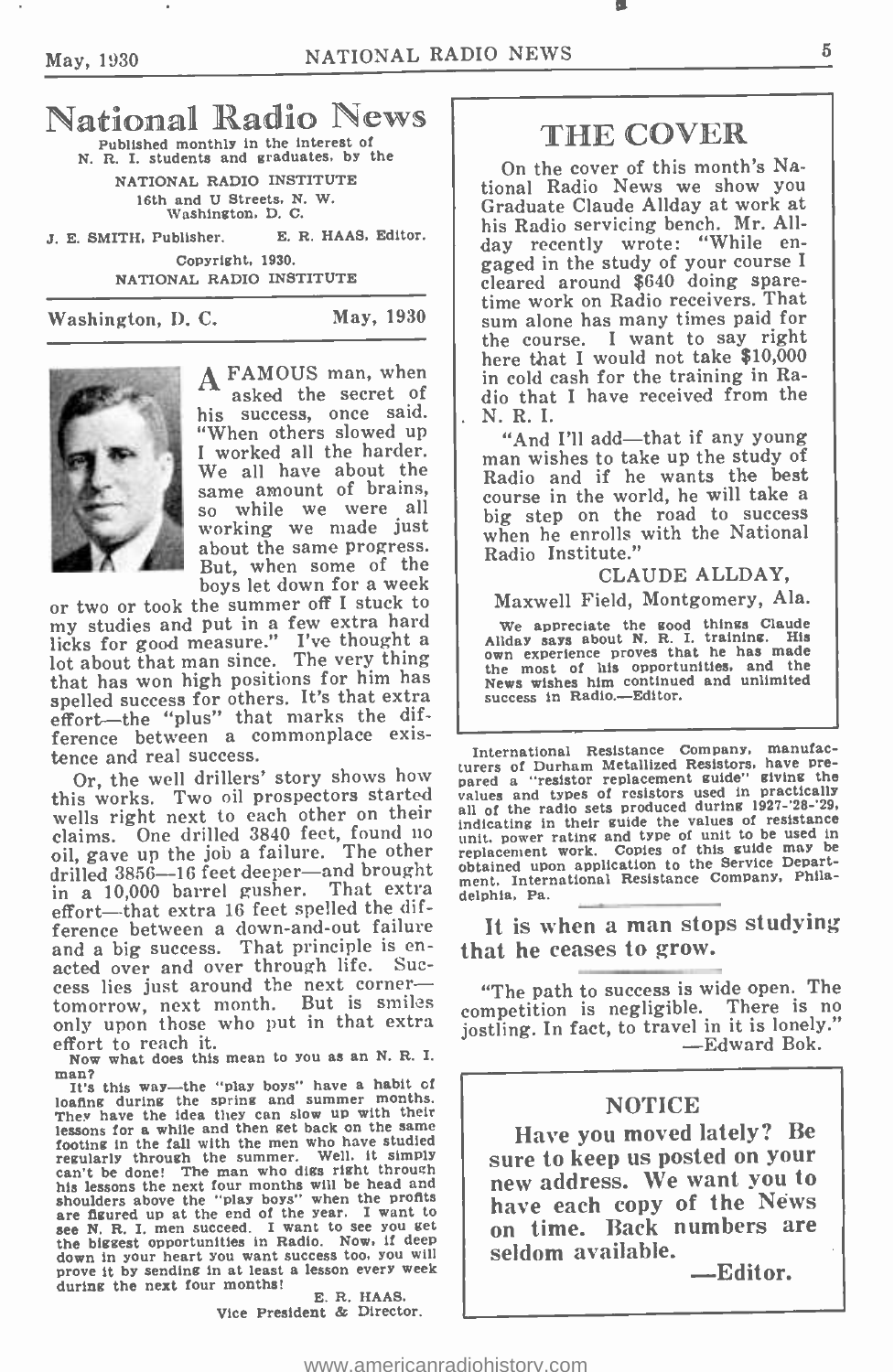![](_page_5_Picture_2.jpeg)

Mr. John Gantt

### Chief Engineer Gantt Cashes in on Public Address Field!

Public address amplification is one of the newest branches<br>of Radio that's nour-OI KAGIO THAT'S pour-<br>ing dollars into the ignoss you like to hear from OLD<br>nockets of the trained : TIMERS in the radio game. I feel that I pockets of the trained Radio man! N. R. I.

well as a number of other N. R. I.  $\parallel$   $\frac{am \text{ in } \text{charge of the control and operating}}{\text{room.} \text{ at it of the two.}}$ It's surprising to see how few men are qualified to handle these jobs and how much of this public address work there much of this public address work there<br>
is to be done! Take Mr. Gantt's case,<br>
is to be done! Take Mr. Gantt's case,<br>
for example. He had made a fine repu-<br>
fudint for this popularity.<br>
tation for himself as Chief Operato systems and needed a good engineer to design and supervise the work. Gantt was the man they wanted. They knew he knew his Radio. And so he was made Chief Engineer at a good salary and commission on all the  $s$ ystems sold!<br>Designing and doing the engineering

work on the public address equipment<br>for 17 Government Veterans Hospitals This picture shows<br>was not a small job by any means. Each one of the public ad-<br>unit cost close to \$2000 alone! Gantt dress units engineered was now able to appreciate more than ever what his Radio training meant to<br>him. Scores of other N. R. I. men are cashing in on this new Radio field too. ton. It was built under<br>Student H. W. Solomon, Medford, On-<br>tario, Canada, recently installed an am-<br>plification system in the local skating the steel framework<br>rink, and Student Co Orab, Ohio, installed and operated the public address apparatus on the S. S. Cincinnati used by President Hoover to address huge crowds along the Ohio River. Student E. Lewis is in charge of the public address equipment recently<br>installed in the Ambassador Hotel at a<br>cost of \$65,000. Public address amplification is literally sweeping the country limited opportunities.<br>like wildfire, and the "up and at 'em" and remember—this Radio men are cleaning up big. Hotels, work was done, you apartment houses, schools, auditoriums,<br>pavillions, railway waiting rooms and clubs are all prospects for Radio or taken up in the con-<br>sound amplification equipment and will trol room of station have it as soon as there are men qualified to do the work!

Radio Station WOL. Annapolis Hotel Bldg., Washington. D. C.

Kadio man! N. K. 1. | your Institute just about twelve years ago.<br>Graduate Gahtt. as | My radio career has been successful. I I guess you like to hear from OLD am a real old timer. I graduated from My radio career has been successful. I am in charge of the control and operating room activities of WOL here in Washing-<br>ton.

We are putting programs on the air which meet with the favor of our listeners. I feel that my knowledge of Radio as de-

I didn't find occasion to ask for employ-<br>ment service from you until after I had I did ask for it-I got it. Your employ-<br>ment department assisted me to the posi-<br>tion I now hold--thanks to them.<br>I anyone wants to know whether N. R. I.

sticks with its graduates--ask me. It was<br>still working for me after eleven years--<br>and eleven years is a long time.

Your old graduate, JOHN FRANCIS GANTT.

one of the public address units engineered by John Oantt for the National Radio Corporation of Washing ton. It was built under his supervision from the ground up-even the steel framework being made according evident that the man who knows Radio thoroughly and who can design and construct Radio apparatus of this nature -will find Radio as John Oantt has found it to offer unlimited opportunities. work was done, you might say, in Mr. Gantt's spare time for most of his time is trol room of Station WOL. Read his letter at top of this page.

![](_page_5_Picture_16.jpeg)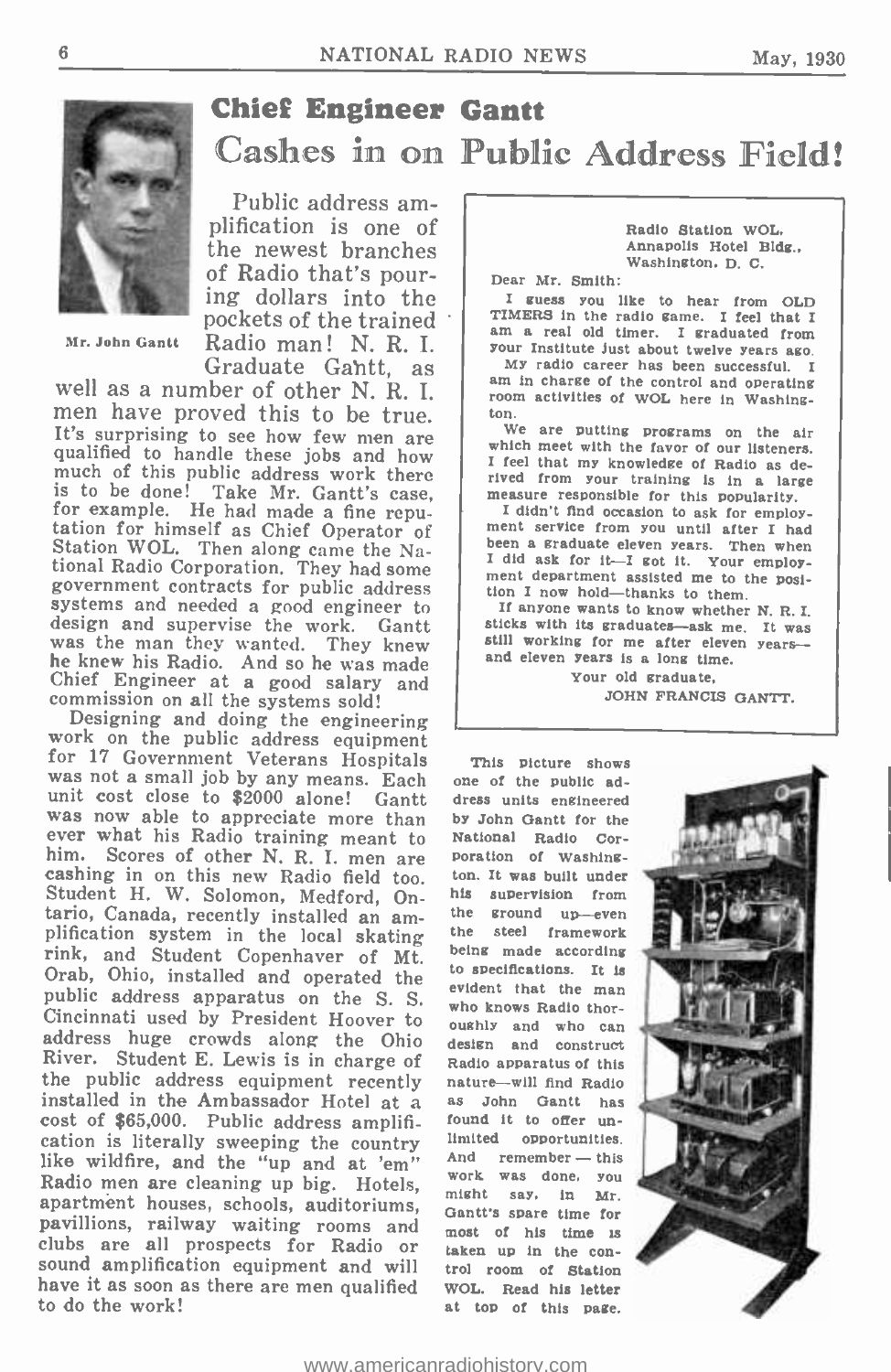# N. R. I. SERVICE MANUAL

#### ON

### Brunswick, Models 14, 21 and 31 and Bremer Tully, Models 81 and 82

Model 31, socket power unit the pick-up coil is centered in position at the factory jack has been replaced with a radio- and should not require additional attenrecord switch, cable and input trans-<br>former. The input transformer is necessary in order that the low impedance pick -up as used on this model may be matched with the relatively high input impedance existing in the primary of the first audio frequency transformer.

The receiver consists of the following three units:

A. The radio or R. F. chassis.

1. A tuned antenna coupler equipped with an auxiliary antenna compensating condenser to permit the maximum effi-ciency of the receiver for any length antenna.

2. A three -stage tuned neutralized and shielded radio frequency amplifier and tuned detector stage. Heater type tubes are used as R. F. amplifiers and detector.<br>All component parts are mounted on a pressed steel automobile type chassis of<br>sufficiently thick gauge to insure the continual alignment of the tandem con-<br>densers and other parts even though the chassis is subject to unusual strains and jars during shipment.

B. The socket power unit.

1. First stage of cascade transformer coupled audio frequency amplification using a heater type tube.

2. A second or power stage with transformer coupled audio frequency amplification employing two UX -245 tubes in a push -pull amplifier circuit which permits a great power output without tube distortion.

3. A voltage supply unit which, with its associated UX-280 double wave rectifier tube, transformer, choke coil, condenser bank, etc., supplies all voltages necessary for the operation of the re-

C. The dynamic speaker.

A powerful ten -inch full dynamic speaker, the field current of which is supplied by the socket power unit. A two-<br>inch voice coil is used to drive the speaker cone which in combination with the ten-inch cone produces a reproducer of remarkable responsiveness, power and fidelity of tone. The cone is so con-

The receivers are identically the same structed and impregnated as to be free<br>R. F. chassis and essentially the same from all paper noises and is impervious. from all paper noises and is impervious<br>to climatic conditions. The floating voice Refloating the Brunswick, to climatic conditions. The floating voice<br>Socket power unit. In the Brunswick, to climatic conditions. The floating voice<br>Model 31, socket power unit the pick-up coil is centered in position at t tion.

NOTE: Do not attempt the operation of any model receiver unless the field coil terminals are connected. If it is desired to operate the receiver for test without the speaker a 600 -ohm resistor capable of withstanding a continuous current of 100 milliamperes should be connected in place of the speaker field coil leads.<br>To facilitate the assembly and service

on these models the R. F. chassis and the socket power unit are bolted to a single laminated mounting board which in turn may be inserted in or removed from the cabinet as a unit, by removing or inserting the retaining bolts found at the rear of the mounting board.

Adjustment For Minimizing Hum

In order that the receiver may be adjusted for quiet operation on any A. C. line, two hum minimizing potentiometers have been placed on the socket power unit chassis connected across the UY -227 filament winding and the UX-245 filament winding respectively. The ÚY-227 hum minimizing potentiometer is located between the  $U\dot{Y}-227$  socket and the first UX -245 socket. The adjustment of this control should bé made after the UX -245 hum minimizing potentiometer has been adjusted. If the UY -227 hum minimizing potentiometer appears irresponsive, a new tube should be inserted in the first audio and detector sockets.

An excessive hum which usually appears on a strong local or nearby station and which cannot be balanced out with the hum minimizing potentiometers may be due to one or more of the R. F. stages oscillating, in which case the receiver should be neutralized before the hum minimizing potentiometers are adjusted.

#### Adjustment of Neutralizing Condensers

The receivers are neutralized at the factory for average UY-227 or CY-327 tubes and the neutralizing screws are then sealed with collodion to prevent the loss of adjustment during shipment. If other than R. C. A. or Cunningham tubes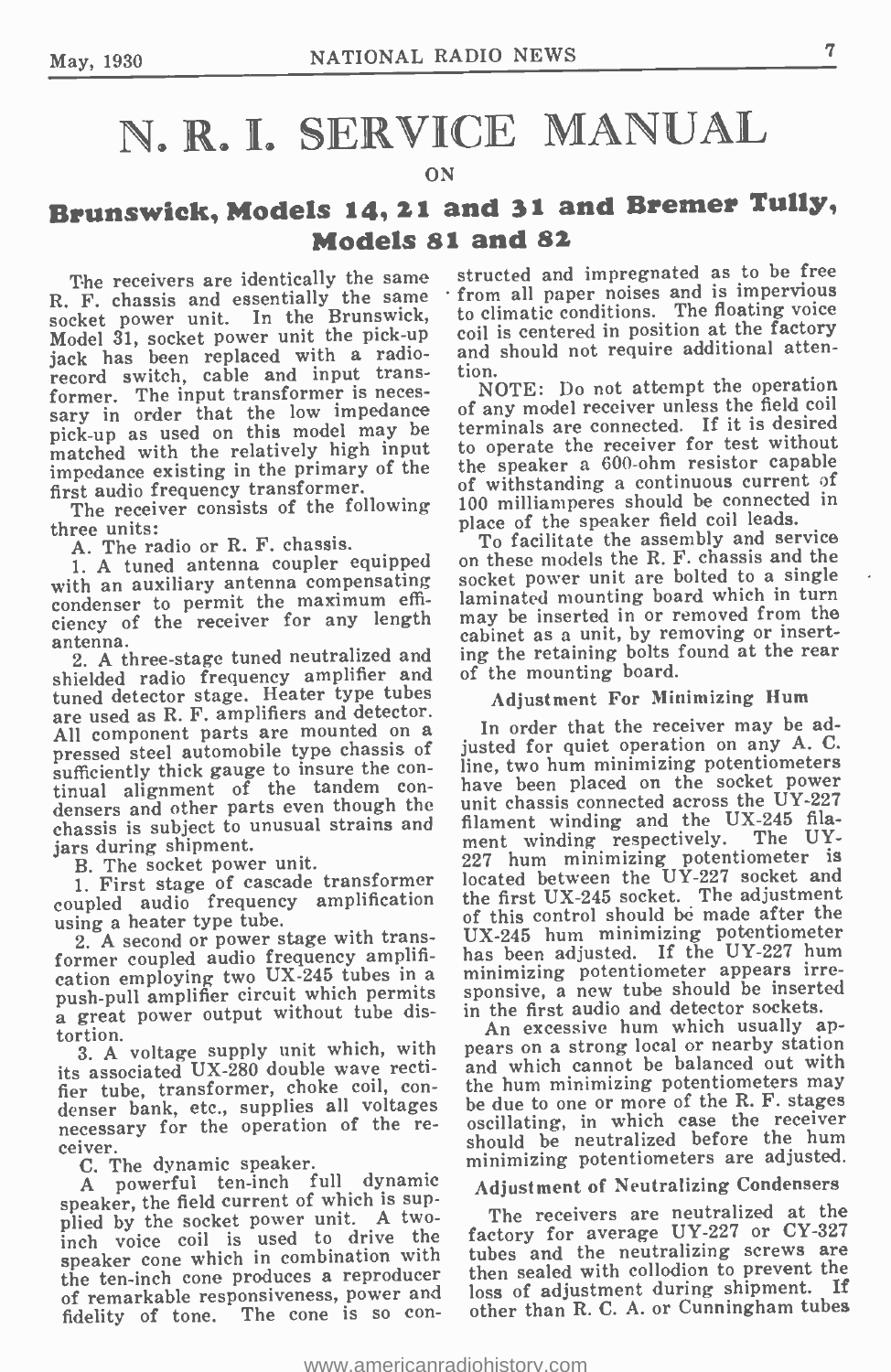are to be used it may be necessary to re-<br>neutralize the R. F. amplifier to compen-<br>sate for a difference in the inter-electrode not neutralize with one make of tube capacity of the tube.

try a different set of tubes in the R. F. amplifier to be sure that an abnormal tube is not causing the receiver to oscillate.

evidenced by:<br>1. Abnormal hum on local or nearby

1. Abnormal hum on local or nearby stage they neutralize. Becausions which cannot be eliminated with great amplification secured<br>hum minimizing potentiometers. dead spot will not be found. hum minimizing potentiometers.

2. Distorted reception of any or all 5. Remove the dummy tub ations usually on the lower wave- in its place a good tube. stations usually on the lower wave-<br>lengths.

station being tuned in.

NOTE: Do not mistake a station heterodyning whistle for this indica-<br>tion. Oscillation squeal will occur on tion. Oscillation squeal will occur on more than one station.

4. Motorboating on all portions of the broadcasting band.

To neutralize the R. F. amplifier proceed as follows:

1. Adjust a modulated oscillator for operation | | at 1400 kilocycles and | couple it to the long antenna post of the receiver with a five -foot wire, one end of which should be wrapped two or three times about the oscillator coil.

2. Tune the oscillator signal in on the radio to maximum volume using<br>both the tandem condenser control and the antenna compensator control.

3. Allow the receiver for about a minute in<br>order that the tubes may become thoroughly<br>warmed up and stable. Then replace the first R. F. tube with a good tube of average characteristics (one that will not cause a set that has previously been neutral-<br>ized to oscillate) with one of the heater prongs cut off. It is very important that the tube from which the heater prong has been removed

pacity of the tube.<br>Before neutralizing it is advisable to samplifier. To do so may couse the rebe of the same make and type as it is amplifier. To do so may cause the receiver to oscillate stronger than it did in the beginning.

te.<br>An oscillating R. F. stage or stages is tralizing condensers will be found located 4. Adjust the first R. F. neutralizing between the coil and tube sockets of the<br>stage they neutralize. Because of the great amplification secured, a node or

ngths. dummy tube in the second R. F. socket<br>3. A whistle or squeal preceding the and after allowing one minute for the<br>ation being tuned in. The first R. F. tube to become thoroughly 5. Remove the dummy tube and insert<br>its place a good tube. Place the heated, neutralize the second stage as explained.

In the event any trouble is experienced

![](_page_7_Figure_18.jpeg)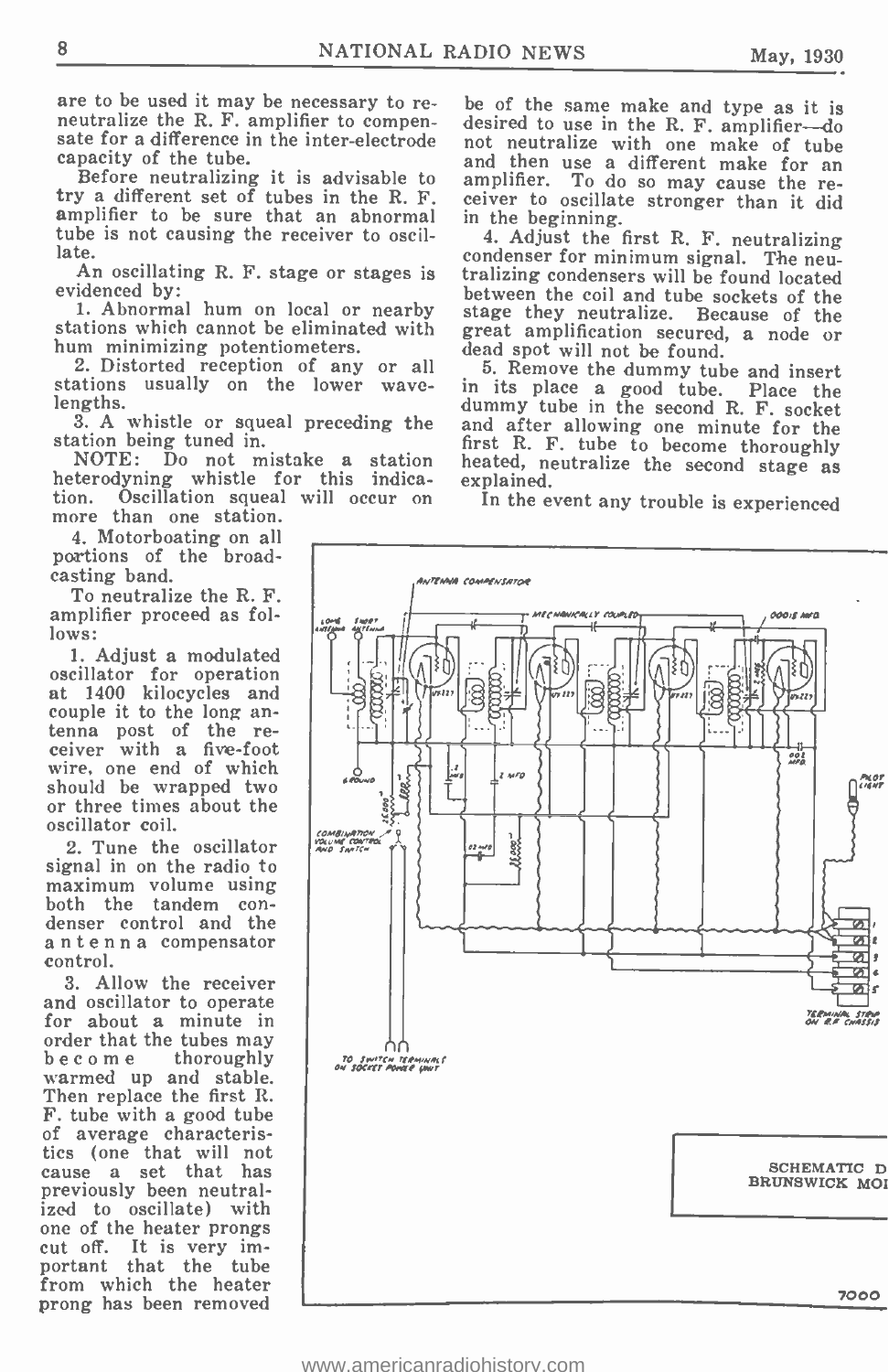in neutralizing this receiver, a thorough greater than 2.6 then the voltage regu-<br>check should be made of the receiver lar tube type 98 should be used. It has voltages and the by-pass condensers. An been found that the short life of the 227 open by-pass condenser may allow suffi-<br>type tubes is often due to the fact that open by -pass condenser may allow sufficient radio frequency energy to feed back the A. C. line voltage is unusually high.<br>from one stage to another to make neu-<br>In this case the 98 type regulator should from one stage to another to make neu-<br>tralizing impossible. If voltages are be tested and found O.K. and the by -pass condensers are all good a different condensers are all good a different<br>dummy tube should be used.

#### The Voltage Regulator Tube

special voltage regulator tube as standard equipment and should it at any time phone plug and inserted in the radio jack<br>be found necessary to replace this tube located in the rear of the socket power be found necessary to replace this tube located in the rear of the socket power<br>it is essential that those intended for use unit. Phonograph volume may then be it is essential that those intended for use unit. Phonograph volume may then be<br>in the standard models be replaced with controlled by the volume control usually<br>a Duresite type 98 or 105 and the 25 to furnished with such e a Duresite type 98 or 105 and the 25 to 40 cycle models be replaced with a Duresite 110 voltage regulator tube. If the heater voltage on any of the tubes is

lar tube type 98 should be used. It has been found that the short life of the 227 the A. C. line voltage is unusually high. be used.

#### External Pick -up Operation

The receivers are shipped with a phonographic music, any good pick-up In the event it is desired to use re-<br>ceivers not having a radio-phonograph<br>combination to amplify and reproduce may be connected to an ordinary telefurnished with such equipment. It is<br>important to remember, if this magnetic<br>pick-up is used, that the radio cannot be<br>operated until the plug is removed.

#### Service Data

Hum. -Abnormal hum which cannot be eliminated by an adjustment<br>of the hum minimizing<br>potentiometers, as pre-<br>viously explained, may<br>be due to one or more of<br>the following causes:

1. One or more R. F.

stages oscillating.<br>2. Low emission tube. particularly UX-245 or UX-280.

3. Open filter or bypass condenser.

4. Open grid lead in R. F. or audio amplifier. 5. Center arms of hum

minimizing potentiome-<br>ters not grounded or<br>poorly grounded.<br>Howl.--1. Microphonic

detector or first audio amplifier tube.

2. Neutralizing con-<br>denser incorrectly adjusted.

3. Open audio by -pass condenser.

4. Defective audio transformer.

Distortion.  $-$  Radio-<br>may be caused by:

1. Microphonic tube.

2. R a d i o- frequency stages oscillating.

3. Defective by - pass condensers.

4. Defective audio - transformer in SPU.

eoool 5. Shorted grid con-<br>denser.

![](_page_8_Figure_25.jpeg)

![](_page_8_Figure_26.jpeg)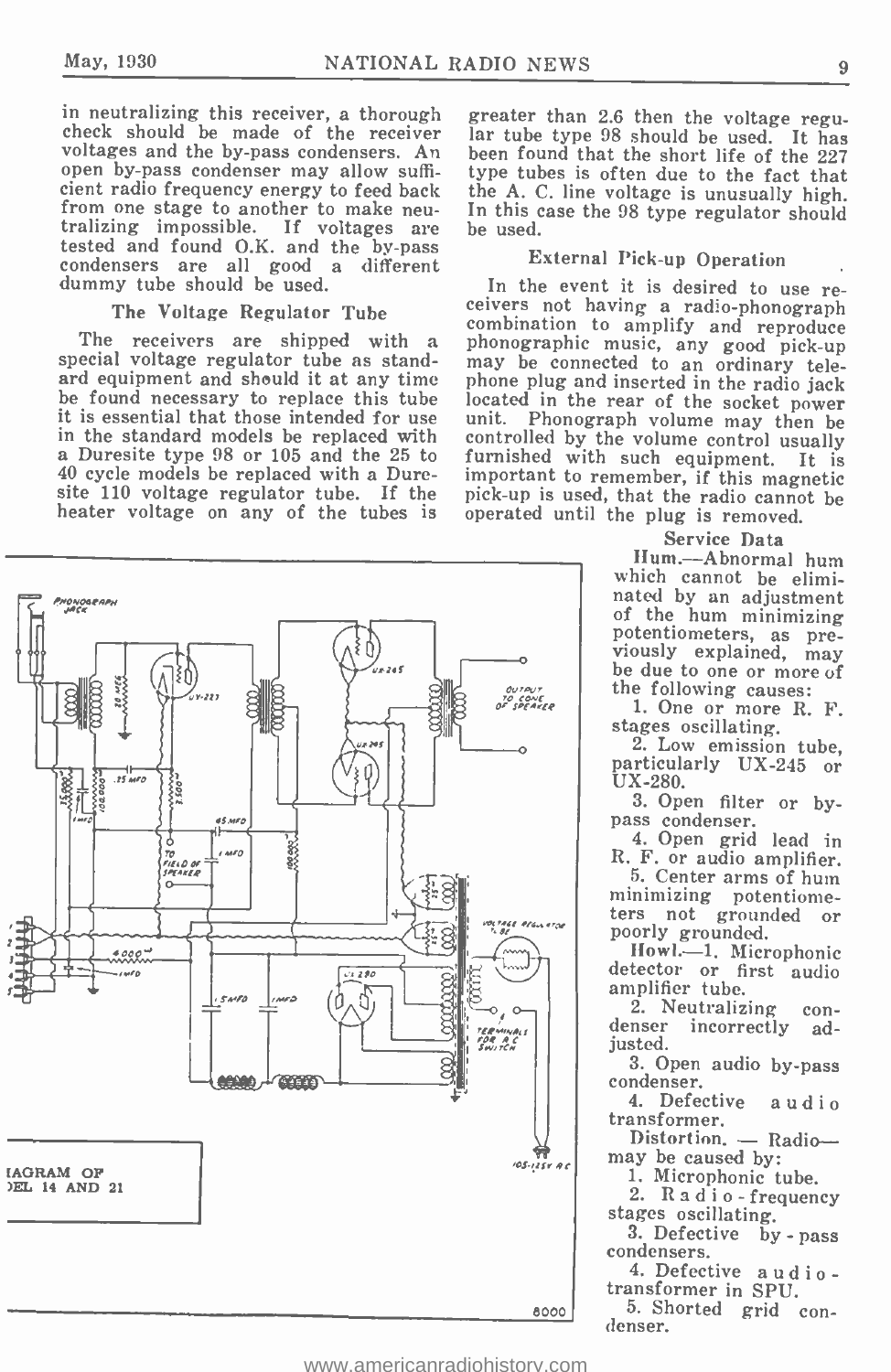![](_page_9_Figure_2.jpeg)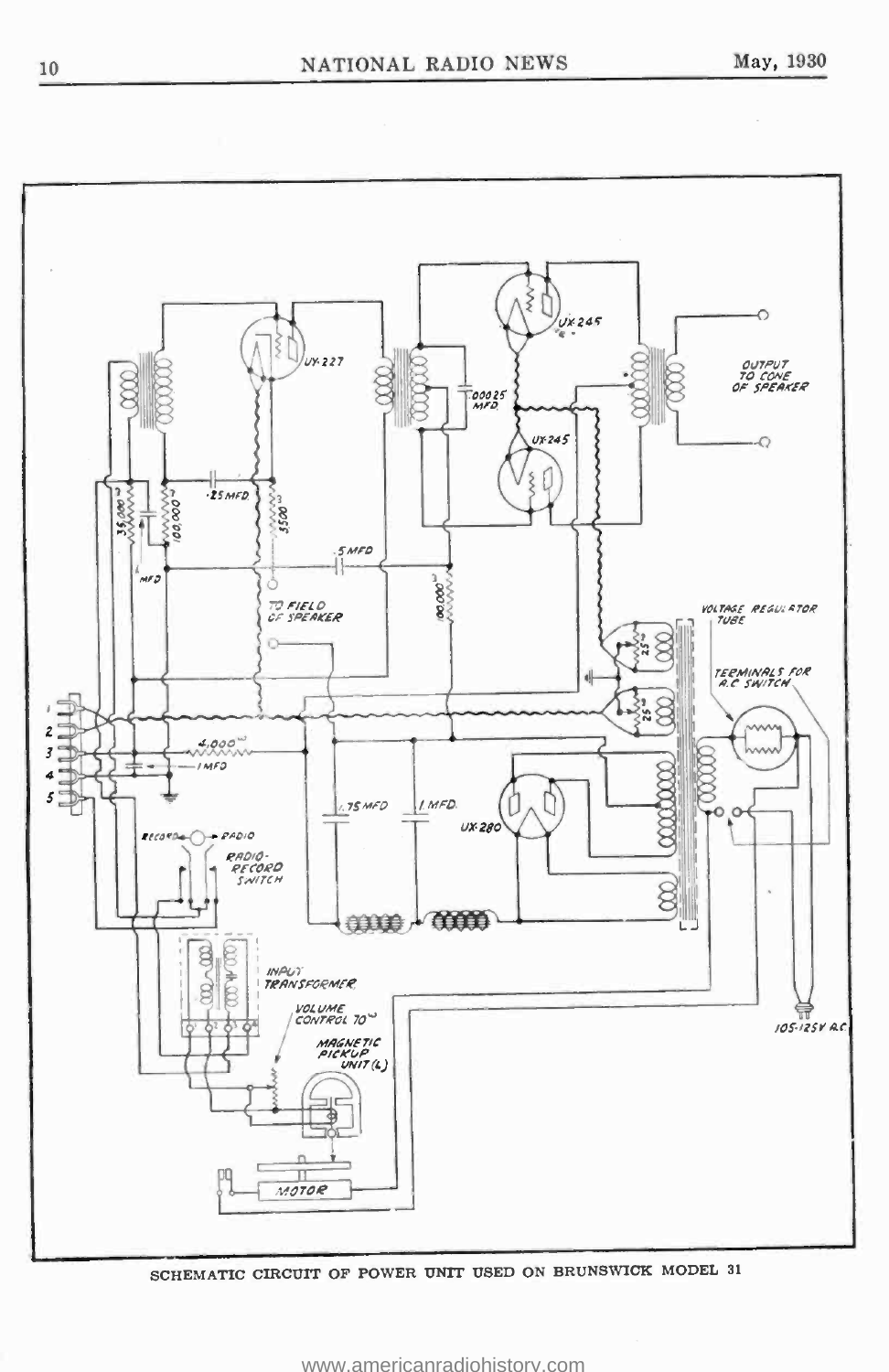### In the Old Days

![](_page_10_Figure_3.jpeg)

The N.R.I. Service Man-

![](_page_10_Picture_5.jpeg)

He is the recognized Radio authority in his<br>community. His expert knowledge and court-<br>eous ways open the best homes to him. He is confident, alert, awake to new changes in Radio. He is always in the forefront. He is loyal, prosperous and is con- tributing his share to the onward march of the Radio profession. Over 100 Radio stations and hundreds of papers spread the name of the N. R. I. and the fame<br>of Radio-Tricians of of Radio-Tricians of<br>which he is one. There's a reason why the N. R. I. man is proud of the work he is doing, the organization and the resources that are back<br>of him and the larger opportunities that lie ahead of him.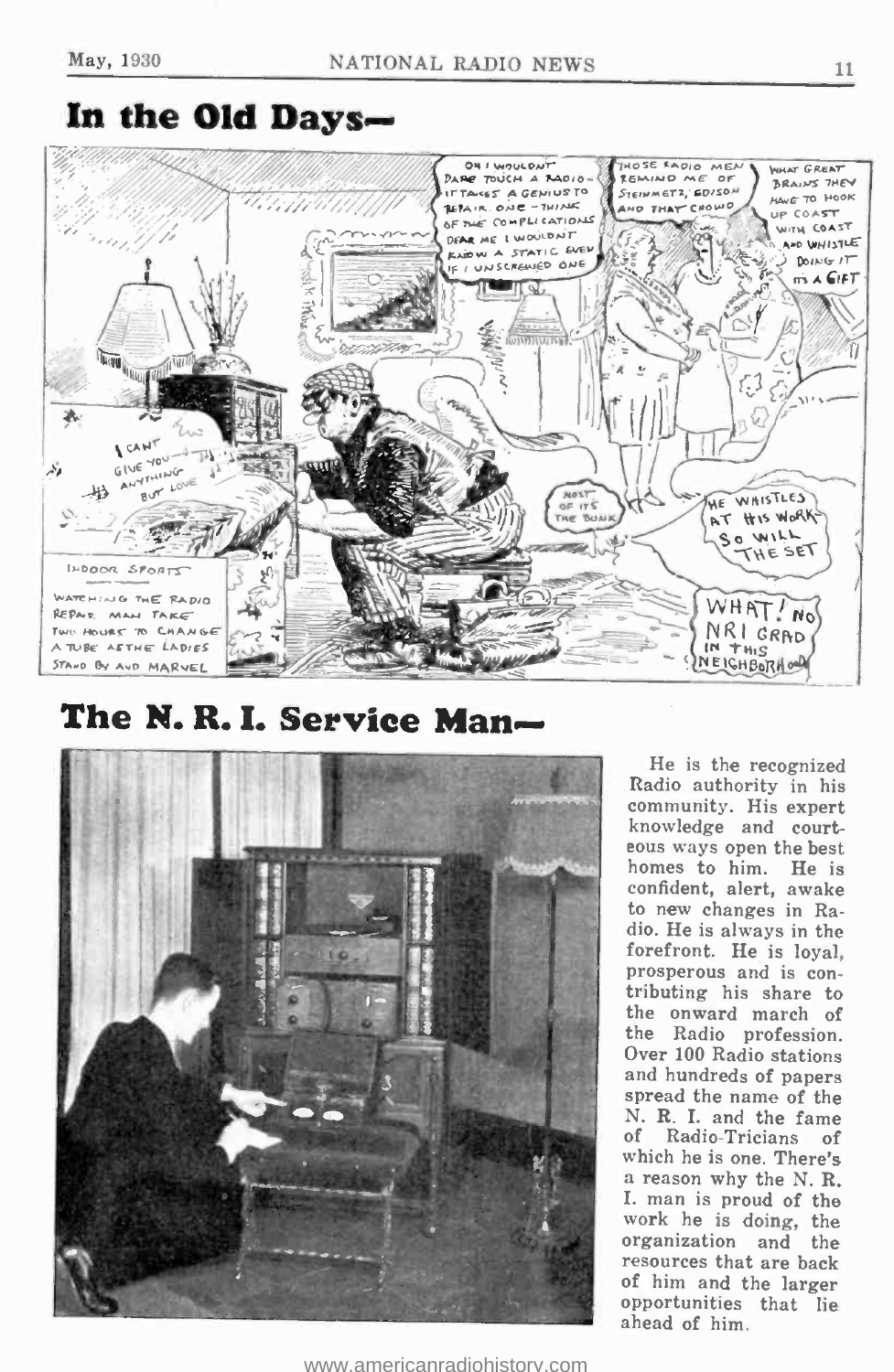### RADIO REPAIRING AND SERVICING By J. A. DOWIE, I. R. E., Chief Instructor

THERE are many links in the chain of Radio satisfaction.

First, a special designed<br>receiver is conceived by a Radio Engineer and perfected by laboratory research.

Second, the receiver is manufactured in quantities in a factory especially adapted to its production.

Third, it is distributed through manufacturers, jobbers, and dealers, sales or-<br>ganizations to a customer whose radio requirements are filled.

Fourth, the receiver is installed and maintained by<br>a Radio-Trician.<br>Upon the skilled Radio-

Trician lies the burden of correcting all the errors which may have been made in the above manifold process.

The must be able to repair any damage<br>to the set due to transportation or cor-<br>tion of antennas and installation

The technically trained Radio-Trician's contribution to Radio satisfaction is therefore highly important.

To accomplish his work successfully, he must be equipped with the correct tools and testing apparatus; he must be thoroughly trained to analyze receiving set difficulties quickly and accurately and he must have a personal attitude which makes himself evident that he knows his

business. Usually Radio -Tricians are in business for themselves or associated with retail<br>Radio organizations. The buyer of a Radio organizations. The buyer of a<br>Radio set naturally turns to the Radio<br>ing store from which he bought the set when  $\frac{mg}{\text{col}}$ difficulties arise, therefore if you are not in business for yourself it is wise to enter into a business agreement with and enter into a business also and do not and<br>stores which handle Radios and do not ins have a regular service station, to take care of their service problems.

#### The First Service-Installation

The first service which must be performed with every Radio set sale is installation. Installations may be a part of the original sales. In that case, the man<br>of the original sales. In the Podie steps dow Radio-Trician is paid by the Radio store do either at a salary or at a specific fee

![](_page_11_Picture_16.jpeg)

J. A. DOWIE

for installations or for doing his part of the work.

In other words, installation is sold separately, or the customer is led to shift for himself. policy is frequently adopted by stores which carry Ra-dios as a side line. If a commission arrangement is commission arrangement is<br>entered into with an independent professional service man or Radio -Trician it is in the interests of both the Radio store and the cus-<br>tomer to sell his services. No one is better qualified than a skilled Radio-Trician to erect antennas, place lead -ins and do other neces- sary work. Nine times out of ten, when a professional

to the set due to transportation. The set of the set of the receiver is dio sets is not especially difficult for a subjected at the hands of its owner. practical man, but there are many difjob is not done, it is due only to the fact that there is no Radio-Trician on the store's staff and no one to whom the store wishes to recommend. The erection of antennas and installation of Rapractical man, but there are many differences between the amateur and the professional job.

#### The Professional Installing Jobs

One thing characterizes the professional installation-it is permanent. The anchoring wire is not just hung at a convenient place; it is permanently fastened there. If it goes to a chimney, it is not looped around the chimney as the layman would do it; it is fastened on with expansion bolts. If a mast must be erected, it is not made of a warped broomstick bandaged to a convenient chimney--it is a professional job, standing on its base, guyed in all directions to counteract any strain which would otherwise tend to warp it. The aerial wire is itself taut and firm. It does not sag and swing as does the average amateur installed aerial. The lead-in is either the aerial wire itself continued or soldered in a permanent manner. If the lead-in passes over a cornice, it is not dropped over ultimately to wear out and ground as it swings in the wind. It is fastened with an insulator and held permanently in place. It is also fastened down the side of the building by an insulator so it cannot sway. The lightning (Continued on page 14)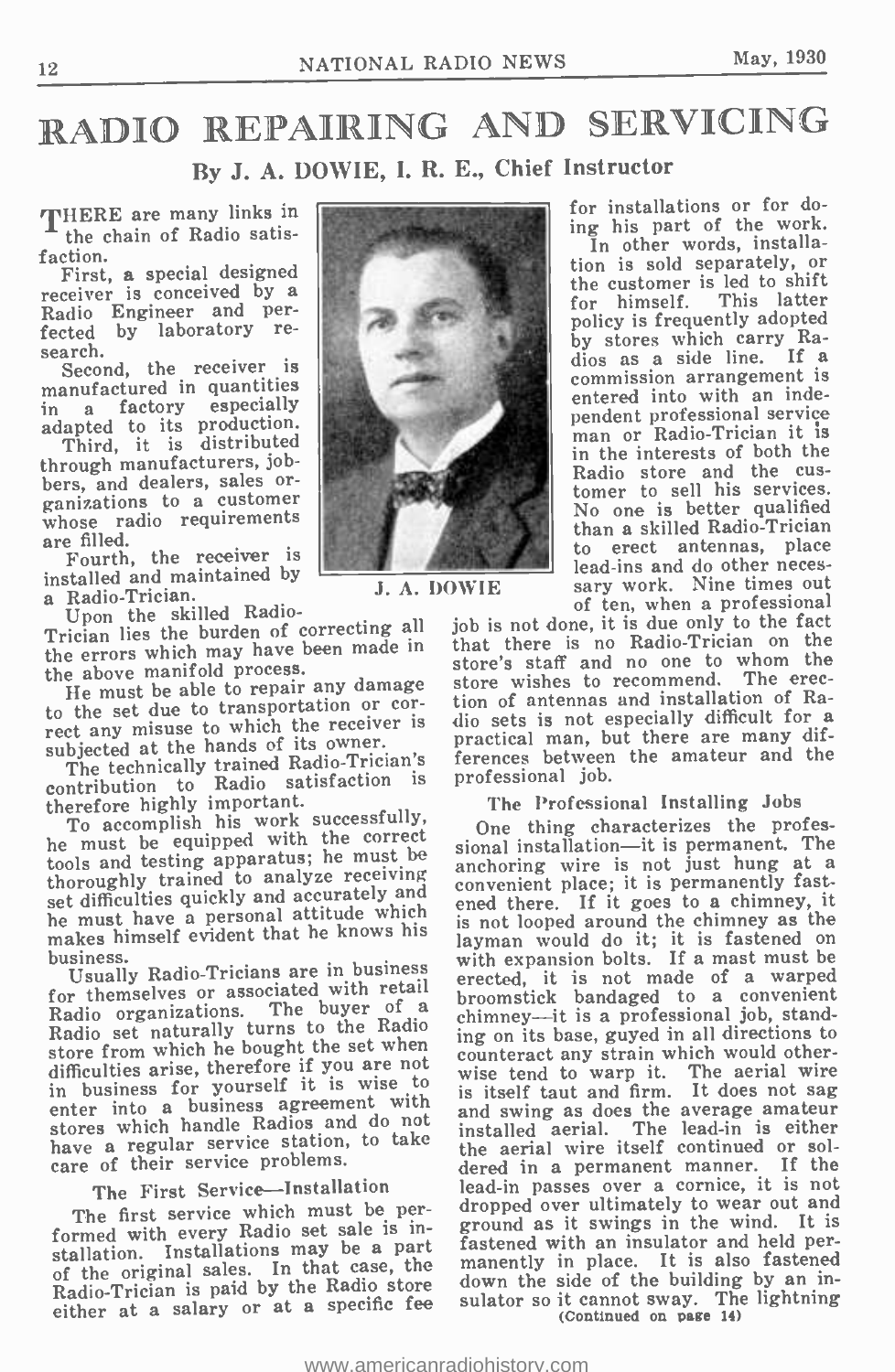![](_page_12_Picture_2.jpeg)

February 8, 1930.

Dear Mr. Smith:

The day I requested a copy of "Rich Rewards in Radio" was the real turning

point in my whole experience.<br>First, because I find in Radio my life's<br>work. Second, from my experience to<br>date, through N. R. I. training, I have<br>gained a business education from meet-<br>ing people in my service work and pa

Last, but not least, I have been hand-<br>somely rewarded in a lucrative way, in bat<br>spare time only. Today, I have a service contract with one of the largest Electrical Appliance Stores in Western Penn-<br>sylvania, of which the Bellevue store is<br>one of a dozen. My income for service<br>alone is six hundred dollars per month.<br>Without N. R. I. training

HENRY C. HAYES, 901 Quail Ave., Bellevue, Pa.  $= 80$  watts.

In the picture below Mr. Haves is seen repairing<br>one of the more difficult jobs in his own well-ar-<br>ranged service room. Notice the roomy work<br>bench wired for tests, etc. This is a fine example<br> $\delta$  of the well-kept servi

#### Service Tips

Do not forget that the best soldering job is done by heating the joint to a high enough temperature to melt the solder, not by applying the soldering iron di- rectly to the solder.

Hum or line noises can often be reduced by reversing the 110-volt A. C. plug or connecting the plug of the set to another outlet plug.

A heater type tube will sometimes cause a buzz similar to that of a bee.

<sup>A</sup>microphonic tube can sometimes be rendered non -microphonic by wrapping several turns of friction tape around the top of the bulb.

Electrolytic condensers will pass a small amount of current when testing them in series with a voltmeter and battery.

<sup>A</sup>temporary aerial may be had by connecting under the screw head which you will find on the ordinary A. C. outlet plate.

The wattage dissipated in a resistance can be obtained by squaring the current in amperes and multiplying by the resistance in ohms. Thus:  $.04 \times 0.04 \times 50.000$ 

To determine the current rating of a resistor from its wattage rating divide ance in ohms and extract the square root. The result is the current rating in am- peres of the resistor.

![](_page_12_Picture_19.jpeg)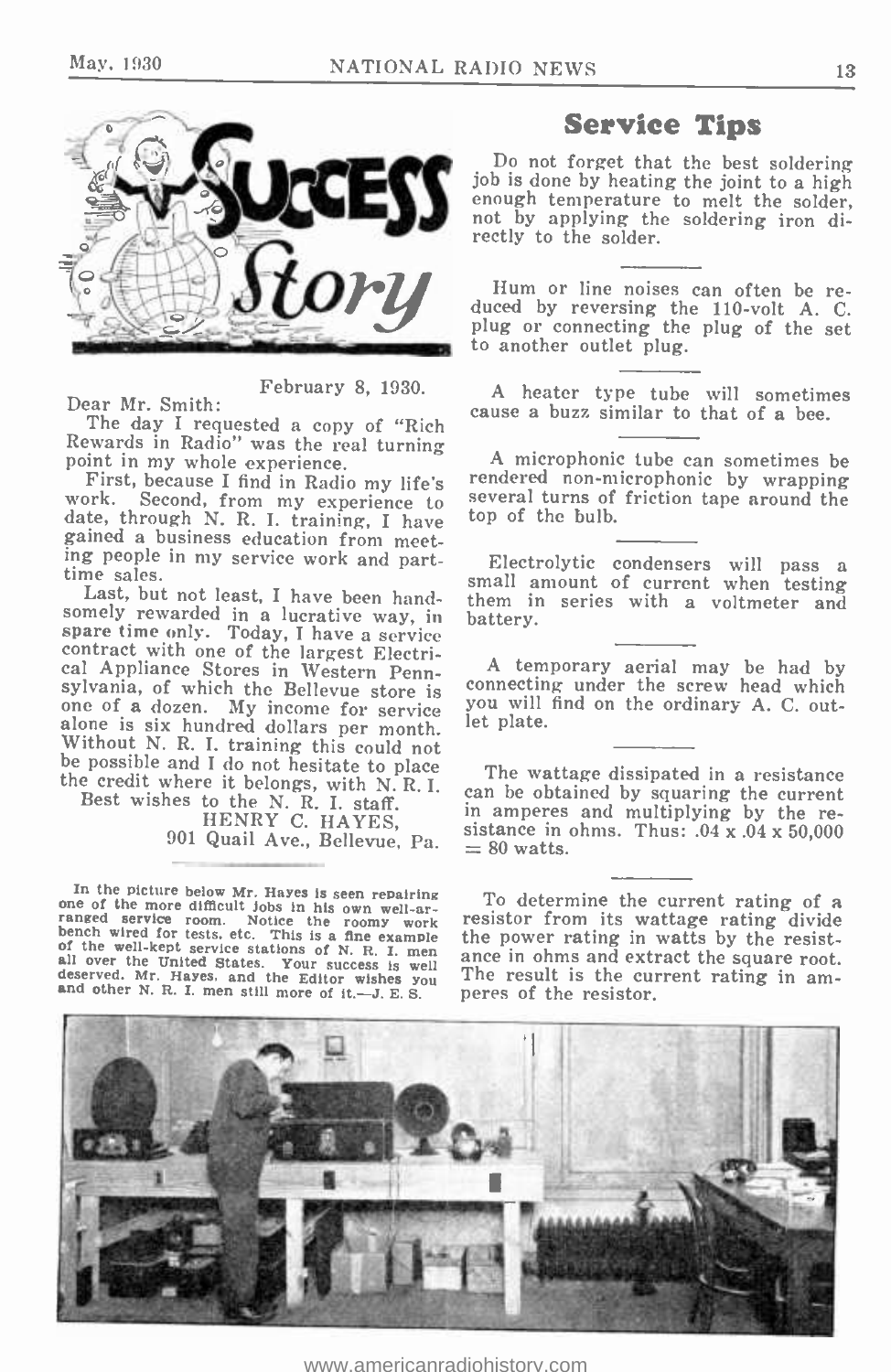### NEW ADDITIONS TO N.R.I. STAFF

![](_page_13_Picture_3.jpeg)

The two men whose pictures are shown here have recently joined the N. R. I. staff. Both are well known to the Radio Industry. Mr. are well known to the Radio Industry. Mr.<br>Kaufman is a graduate of Massachusetts Institute of Technology. He later taught at that same institution. Then he organized that same institution. Then he organized the Langbein- Kaufman Radio Company which manufactured Radio parts and equipment for the Industry.

Mr. Miller is a graduate of Johns Hopkins<br>University and has had experience with Western Electric and with the retail Radio trade. Figure are slad to announce to our students and<br>graduates the association of Messrs. Kaufman<br>and Miller with us. They will bring their and Miller with us. They will bring their years of experience and understanding of Radio's problems and possibilities to our course and in that way their experience and knowledge will be shared by N. R. I. men.<br> $J. E. SMITH.$ 

![](_page_13_Picture_6.jpeg)

J. E. MILLER

#### JOSEPH KAUFMAN

RADIO REPAIRING AND SERVICING (Continued from page 12)

arrester is firmly fastened with its off position. This will grounded portion either lead to the earth itself through a pipe forced at least <sup>2</sup> feet in the ground or fastened to a girder<br>on the building or to a grounded plumb-<br>ing system. The lead-in is a commercial job. The interior wiring is con-<br>cial job. The customer caled or practically invisible. It is is in trouble; the receiving set does not<br>factored down with molding tacks work properly. He bought the receiving fastened down with molding tacks<br>spaced\_sufficiently\_close\_together\_that\_no ambitious housewife wielding a broom will derange the installation.<br>The expert Radio-Trician actually

matches the color of the wire to the wood manifests a desire to lecture, he will an-<br>work or decorations. The enunciator noy the customer, but, if he goes about work or decorations. The enunciator wire used for this purpose can be secured in all colors.

The ground wire is fastened with a ground clamp and then soldered.

Instruction in Tuning<br>The Radio-Trician's work is not completed until he has placed the set in operation, demonstrated it to every available member of the family and logged the dial settings for at least two or three broadcasting stations. The installer's instructions are usually the only<br>information which the new purchaser of etc., should they need replacement. If he re-<br>information which the new purchaser of ceives the service call by telephone. he obtains information which the new purchaser of a Radio receiver receives.

The purchaser should be shown how to<br>turn the set on and off and how to use the various controls on the mantle on<br>the receiver for best results.

If the installer's job is well done, the temptation to "monkey" with the receiver is greatly minimized and this will cut down unnecessary service calls.

explain to the customer several pointers concerning the set, such as the probconcerning the set, such as the proof the repairs quickly and cheaply, with such an ex-<br>
ability of the 110-volt plug being pulled the repairs quickly and cheaply, with such an ex-<br>
out from the A. C. socket or making a d poor contact with same, the antenna or

ground lead becoming disconnected from set or volume control being left at the off position. This will save many un- necessary service calls.

#### Answering Repair Calls

The expert Radio-Trician actually answers his call, is clumsy, hesitant or atches the color of the wire to the wood manifests a desire to lecture, he will an-Repair calls are of an entirely different<br>ture from installations. It takes nature from installations. something of a spirit of a doctor and a is in trouble; the receiving set does not work properly. He bought the receiving set with the expectation that it would work properly at all times. Often he is easily irritated. If the Radio-Trician, who answers his call, is clumsy, hesitant or his work quietly, systematically and effectively, he will restore good -will and regain confidence.

To accomplish a quick and thorough repair re- quires that the Radio-Trician be properly equipped with a universal set tester (one that can be used for checking battery sets and all types of A. C. receivers). Most frequently repair calls are the result of depreciation of the parts of the set in<br>use, either tubes, or resistances, etc. Therefore,<br>the Radio-Trician must be fully equipped to check<br>the parts to test and replace the parts of the<br>receiving set which depr of receiver used is known to him. he is able to carry with him a full set of tubes, resistances.<br>etc.. should they need replacement. If he re-<br>ceives the service call by telephone. he obtains<br> $\sum$  The the necessary information before starting. habit for going back for tools and supplies is not established in the Radio business.

t down unnecessary service cans.<br>Before you leave an installation job state only logical way to repair and secure an Extensive Repairs Should Be Made in the Shop If the trouble located is of a minor nature. and most Radio troubles are. the repairs may be performed in the customer's home. but any major repairs involving soldering, rewiring or dissemb-ling of instruments should be performed in the Radio shop. Customers often object to having their Radio set taken from their homes. but this is the only logical way to repair and secure an efficient job. It is worthwhile to explain that you have special testing equipment. tools and ma- chinery at the shop with which you can make the repairs quickly and cheaply, with such an ex- planation the customer will understand the wis-dom of permitting you to take the set to your service station.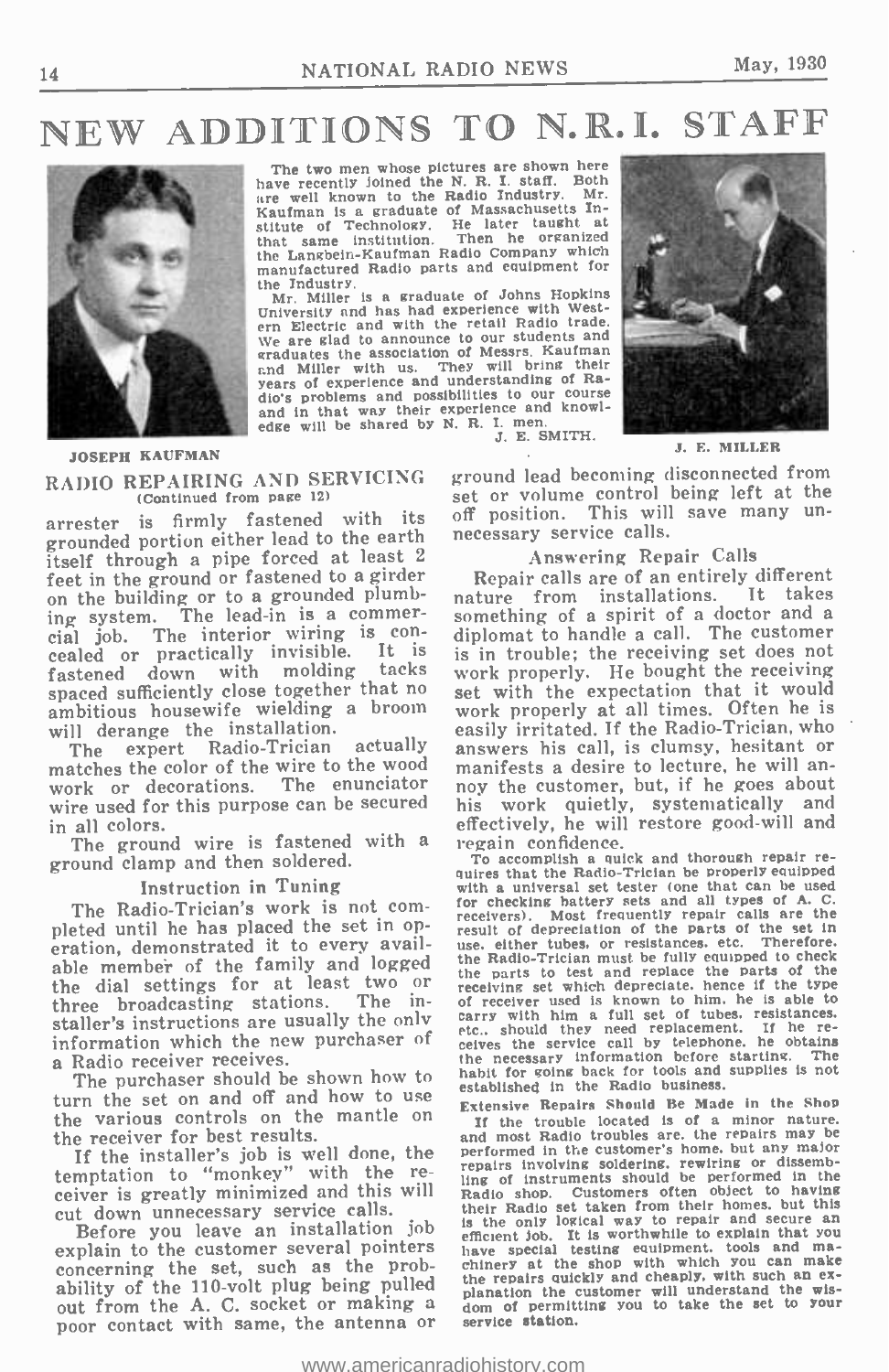![](_page_14_Picture_2.jpeg)

"I have made about \$200.00 in Service work in<br>last two months. The Service Sheets you have<br>sent me and also those appearing in the National Radio News have been a great help." Mr.<br>L. A. Rutz, 14289 Cloverlawn Ave., Detroi

"I 'cashed in' on plenty of side Jobs and now I have a part time shop. My best week was \$101." Mr. H. E. Trautmann. 2406 Arlington Ave., Pittsburgh, Pa.

"I have now two service men and four sales-<br>men employed. After paying for all of the mer-<br>chandise, material, equipment and wases for Oc-<br>tober. I find that my profits for the month are<br> $over$  the S1,000 mark. I am in Radio

"I've done almost all of the experiments. I've spent many hours changing and rechanging the circuits possible with it, and find it, not work, but a pleasure and getting more interesting all but a while, especially the sho

"When I enrolled I had a little doubt that the Radio game could be learned by the home-study method, but it has been proven to me, so that my little doubt has vanished into thin air. My profits for four months spare time

"I have not sent you any lessons for some months because I am so busy fixing sets that I don't have time to study about them. I have done considerable work for dealers in addition to work that I have done for myself which

"I have installed musical equipment in an ice<br>skating rink in a neighboring town and from "Well, the cards you sent me got me started,<br>this job alone I cleared enough money to pay for I went down to the corner Hardware sto my course twice over. I have also sold Radio sets valued at \$2133." Mr. H. W. Solomon, Mea- ford, Ont., Canada.

"I have made enough money in my spare time to pay for the course over and again." Mr. Tura L. Gibson, 253 North River Avenue. Weston, W. Virginia. <sup>i</sup>

This is besides my local repair work. I have lots and a search of the control of the search of prospects of procedure of the search of procedure of the search of property of the search of property of the search of prospect

The owner said it gives better results than when<br>it was new. He had it to three different places<br>and they said it couldn't be fixed. I charged<br>him twenty-five dollars, including about six dol-<br>lars for parts. He is my bes

"I bought four battery sets and sold them at a nice profit; converted two to electrics from work sheet you sent me. The ad I put in the local paper sure kept me busy." Leo J. Saunders, 1114<br>S. Wewoka Ave., Wewoka, Okla.

"I have simply been swamped with service work<br>here in the last few weeks. Made \$6.75 last night<br>after supper in about 45 minutes. There are still<br>a great many battery sets around here as most<br>of the country people have no be a good demand for electric sets and you can Just bet that I am going to get my share of the business." James Re. Sowell, Box 104, Lynnville, Tenn.

"In the last four months I have made \$269.27<br>from Radio sales and repair work in my spare<br>time and I have not zone at it very strong a<br>that. If it was not for your radio course I would<br>have been one of the unemployed boys

"Since starting your training, I have built many<br>sets and power units for customers and repaired<br>many sets of different makes... The results have<br>been so satisfactory that my business is fast out-<br>growing a part time prop

"Well, the cards you sent me *kot* me started.<br>I went down to the corner Hardware store and<br>stuck one in the show case. Well, that one card<br>has brought me 7 repair jobs on which I made a<br>bato total of \$20. None of them we \$39.00 on the three outfits." Frank Annunzio, Walnut Beach, Milford, Conn.

"Your training has certainly helped me to make more money than heretofore. Some time Co. and tell them about me. Well. I got a job from them on the strength of your letter." Mr.